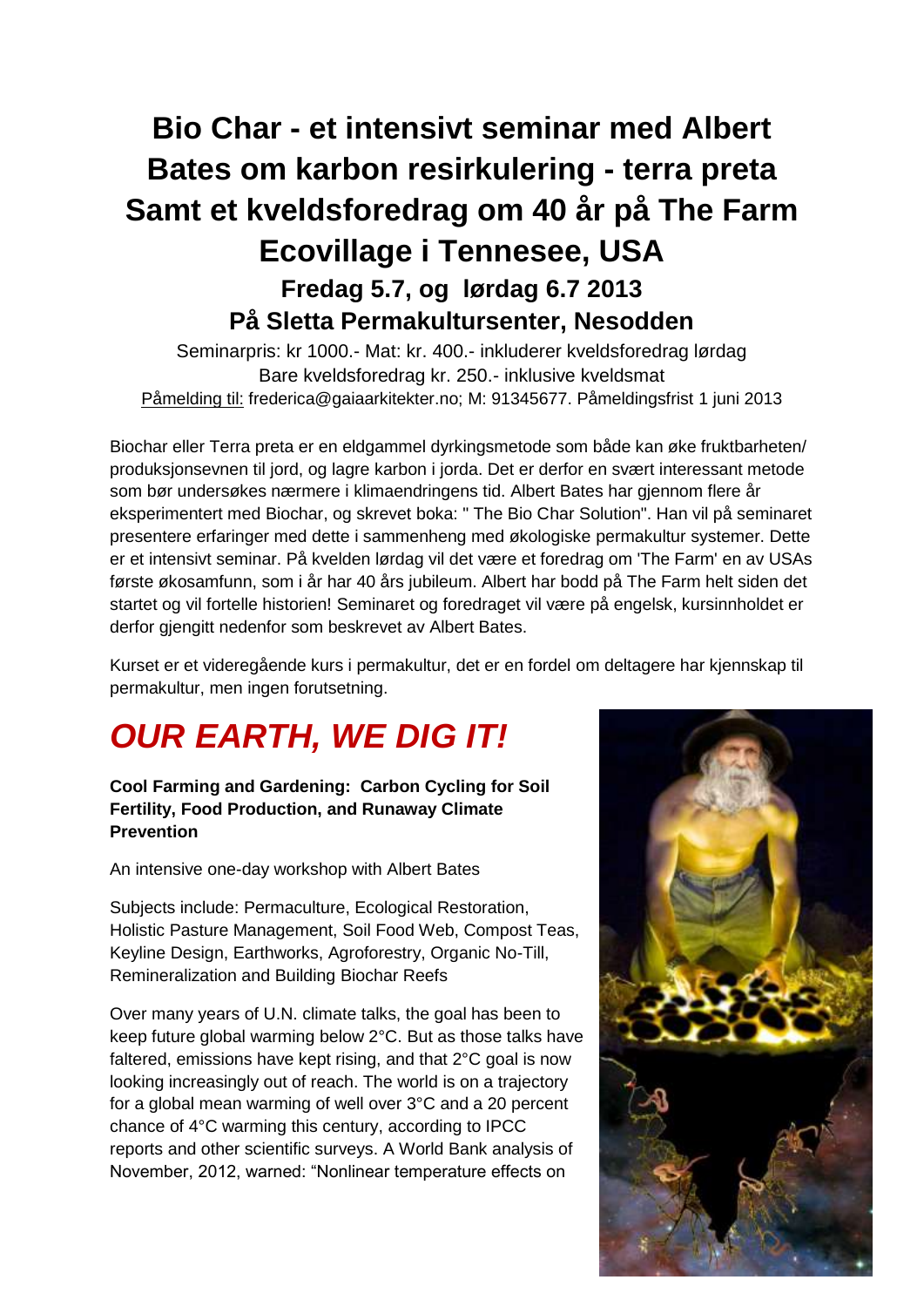crops are likely to be extremely relevant as the world warms to 2°C and above. However, most of our current crop models do not yet fully account for this effect, or for the potential increased ranges of variability (for example, extreme temperatures, new invading pests and diseases, abrupt shifts in critical climate factors that have large impacts on yields and/or quality of grains."

To mitigate famine and offer future generations hope for a livable planet in the next century requires us to remove carbon the air, and return it to stable, inert forms in the biosphere. In a word, carbon must be "sequestered." Several strategies can achieve this, but the most critical and fundamental is to return carbon to soils, where much of the errant carbon was originally.

Restoring carbon to farm and forest soils worldwide doesn't just lower the numbers. A deeper insight into Earth's life support systems understands that soil is a key component in the planet's regulation of atmosphere, carbon and climate. As a thin living tissue at the surface of the Earth, soil breathes in CO2 and breathes out oxygen, and also regulates the moisture in the air. Restoring soil to its proper function will repair a damaged part of Earth's climate control system.

In this monumental, unprecedented effort, farmers are on the front lines of any effort to sequester carbon. Our short, one-day introduction to the subject may not be enough to change their soil management strategies and farming practices to stop adding to our carbon emissions, but further study and innovation by individual practitioners can begin to store carbon in soil and make yields less vulnerable to climate shock. This is the start of a revolution in cool living, as agriculture reforms itself from a major carbon emitter to a key carbon conserver.

# **Kveldsforedrag: Forty Years of The Farm**

Author Albert Bates (*The Post-Petroleum Survival Guide and Cookbook)* tells the story of a very special place, a rural hippy community that worked together to create a happy, ecofriendly, people-friendly, collective lifestyle with universal health care, free schooling and zero unemployment. Down from its peak population of 1400 in 1980 to about 220 since 1990, the Farm still sustains 4 generations of residents on their mission of peace, love and rock 'n roll.



*Albert Bates* is author of *The Biochar Solution, The Post Petroleum Survival Guide and Cookbook, Climate in Crisis* and numerous books, films and new media on energy, environment and history. A former environmental rights lawyer, paramedic, brick mason, flour miller, and horse trainer, he has lived at The Farm, a pioneering intentional community in Tennessee for the past 40 years. When not tinkering with fuel wringers for algae or pyrolizing cookstoves, he teaches permaculture, ecovillage design and natural building.